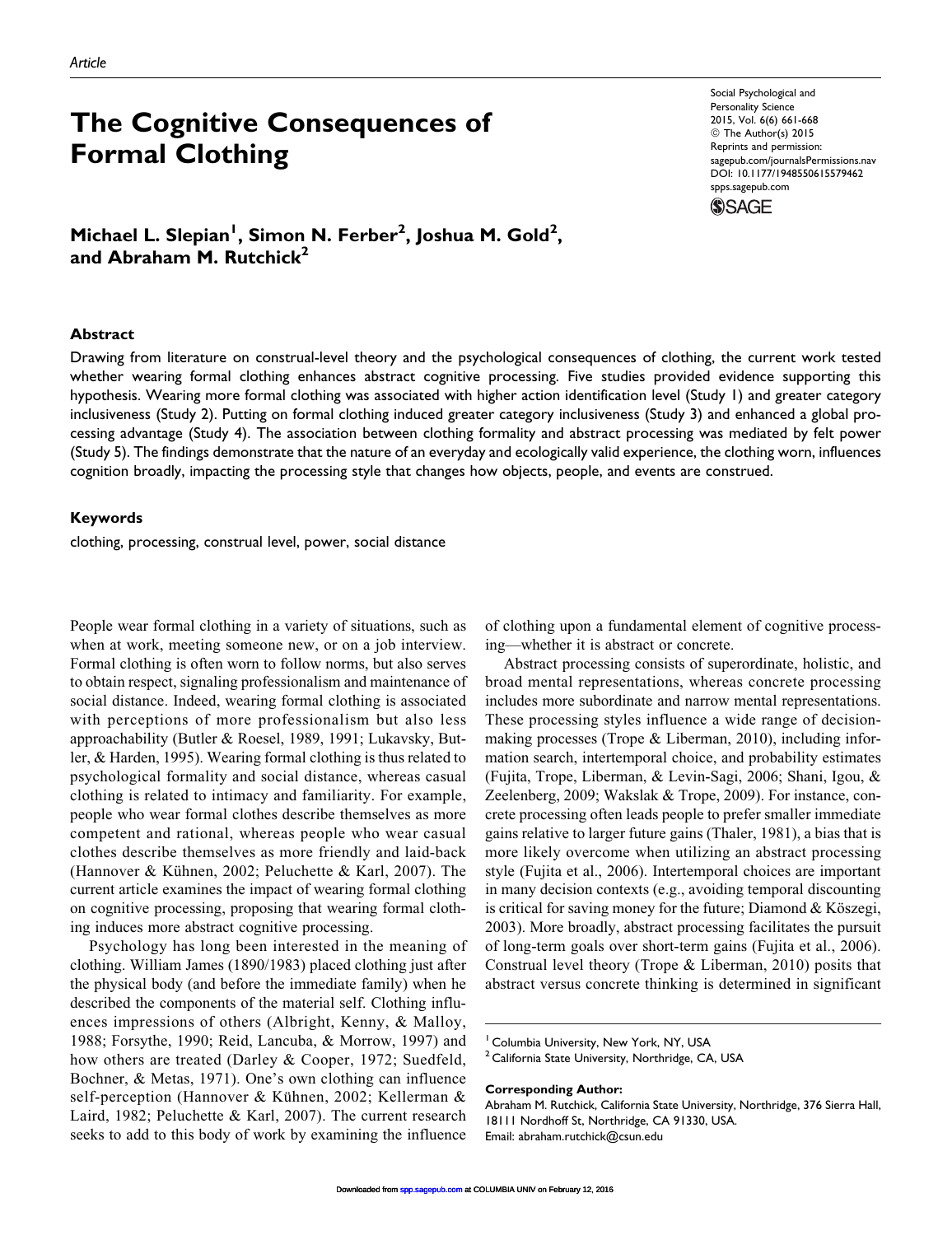part by psychological distance. Events that are psychologically distant are conceived of relatively abstractly, while events that are psychologically near are conceived of relatively concretely.

Recent work demonstrates that social distance in the form of politeness increases abstract thinking (Stephan, Liberman, & Trope, 2010). Polite language is more formal and is used in contexts when people are more socially distant and less familiar with others (Brown & Levinson, 1987). For example, people often address an unfamiliar person by title, rather than by first name, even when they have the same social status (Holtgraves & Yang, 1992). Stephan, Liberman, and Trope (2010) demonstrated that increased psychological distance and more abstract construals were associated with preferences for formal, polite language. The reverse relationship was also demonstrated; in one study, when asked to address someone politely, participants used more abstract language.

The current work integrates the literatures on construal level and psychological consequences of clothing by considering the impact of clothing on abstract and concrete cognitive processing. Specifically, as formal clothing is associated with enhanced social distance, we propose that wearing formal clothing will enhance abstract cognitive processing. Studies 1 and 2 tested whether the formality of the clothing participants wore was associated with more abstract processing, as measured by action identification (Study 1) and category inclusiveness (Study 2). Studies 3 and 4 manipulated the clothing participants wore and examined the impact of wearing formal clothing on category inclusiveness (Study 3) and global perceptual processing (Study 4). Finally, Study 5 examined the proposed mediator, that formal clothing is associated with increased social distance and in turn with abstract processing.

# Study 1

Study 1 examined the relation between the clothing participants wore and the abstract processing. Additionally, Study 1 measured a potentially important covariate, socioeconomic status (SES), which can vary with the formality of clothing worn (Sybers & Roach, 1962). We hypothesized that currently worn clothing would be associated with abstract processing over and above the effect of SES. We measured abstract processing by examining participants' action identification levels. Actions can be construed abstractly, at a high level; an action construed more abstractly is described using the intentions behind the action (e.g., locking a door might be construed as ''securing the house''). Alternatively, actions can be construed concretely, at a low level; an action construed more concretely is described using the mechanics of the action (e.g., locking a door might be construed as ''turning a key''; Vallacher & Wegner, 1987). We expected that wearing more formal clothing would be associated with construing actions at higher levels.

## Method

Sixty undergraduates (78% female), recruited through a university subject pool, participated in an Internet survey.<sup>1</sup> Because

the students on this campus tend to dress casually, they rated the formality of their currently worn clothing relative to their peers, dragging a slider to any integer between -50 (very much less formal) and  $+50$  (very much more formal). Next, participants were given a 10-item Behavioral Identification Form (Vallacher & Wegner, 1987). Items (e.g., choose the preferred description for "voting": "influencing the election" [high] vs. "marking a ballot'' [low]) were pretested to be evenly divided between high [vs. low] identifications (Slepian, Masicampo, & Ambady, 2015). The order of the items and response options were randomized. Finally, participants indicated how much financial aid they were receiving for their education from 1 (all tuition paid by financial aid) to 5 (receiving no financial aid), a proxy for SES in this population (see Johnson, Richeson, & Finkel, 2011).

## Results and Discussion

The number of actions identified at the high level served as the dependent measure. Regression analyses revealed that clothing formality ( $M = -2.38$ ,  $SD = 28.91$ ) predicted action identification level,  $\beta = .28$ ,  $t(58) = 2.23$ ,  $p = .03$ , whereby participants wearing relatively more formal clothing demonstrated higher action identification levels. Including SES as a predictor did not change the pattern of results; the covariate was nonsignificant,  $\beta = -.01$ ,  $t(57) = -.09$ ,  $p = .93$ , and clothing formality still predicted action identification level,  $\beta = .28$ ,  $t(57) = 2.21, p = .03.$ 

Study 1 demonstrated that wearing relatively formal clothing was associated with increased abstract processing, as measured by identifying actions at higher levels. This effect occurred when controlling for a measure of students' SES. Thus, initial evidence suggests that wearing formal clothing is associated with increased abstract processing in everyday life, outside a laboratory context.

# Study 2

Study 2 served as a conceptual replication of Study 1, utilizing a different measure of abstract processing, category inclusiveness. Study 2 also measured participants' affect. Positive affect has been linked to abstract processing in past work (Isen & Daubman, 1984), and thus it is possible that clothing formality is associated with positive affect, driving the relationship observed in Study 1.

# Method

Sixty undergraduates (45% female), approached on a university campus, were asked to participate in a survey. They first rated the formality of their currently worn clothing, relative to their peers, using a Likert-type scale ranging from 1 (very much less formal) to 7 (very much more formal). Next, participants completed the Positive and Negative Affect Schedule (PANAS; Watson, Clark, & Tellegen, 1988). Participants then completed a measure of cognitive processing, category inclusiveness, which indicates how abstractly perceivers construe categories. People thinking more abstractly are more likely to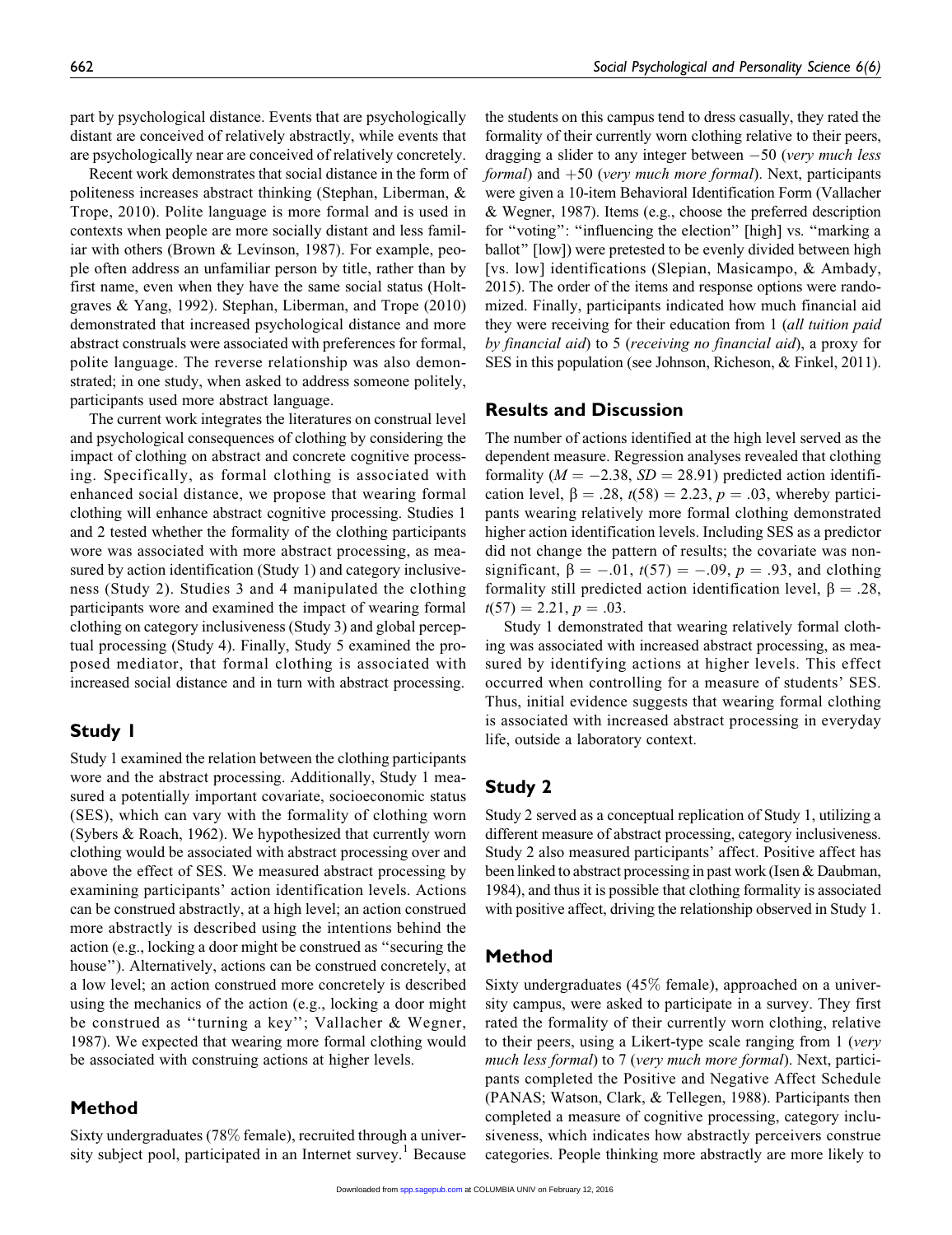consider weak exemplars as good fits to categories (e.g., a camel being an appropriate example of a vehicle; Isen & Daubman, 1984). For this task, three strong, moderate, and weak exemplars of three different categories (furniture, vehicles, and vegetables) were selected (from Slepian & Ambady, 2012). Exemplars were randomly ordered within each category (the first was always strong). Participants rated how well each exemplar belonged to the category from 1 *(definitely does not* belong) to 10 (definitely does belong). Finally, participants filled out the same measure of SES from Study 1.

We predicted that, over and above any effects of SES and affect, wearing more formal clothing would be associated with enhanced category inclusiveness, as indicated by goodnessof-fit ratings to categories for weak exemplars. In line with prior work examining category inclusiveness, we did not make predictions for moderate and strong exemplars (Isen & Daubman, 1984; Price & Harmon-Jones, 2010; Slepian & Ambady, 2012; Slepian et al., 2015).

## Results and Discussion

Regression analyses revealed that clothing formality ( $M = 3.98$ ,  $SD = 1.28$ ) predicted category inclusiveness for weak exemplars,  $\beta = .27$ ,  $t(58) = 2.12$ ,  $p = .04$ , whereby participants wearing relatively more formal clothing demonstrated greater inclusion of weak exemplars. Clothing formality did not significantly predict the remaining measures (moderate exemplars,  $\beta = .11, t(58) = 0.87, p = .39$ ; strong exemplars,  $\beta = .05$ ,  $t(58) = 0.36, p = .72$ ; positive affect,  $\beta = -.07, t(58) =$ 0.51,  $p = .61$ ; negative affect,  $\beta = -.13$ ,  $t(58) = 1.01$ ,  $p = .32$ ).

Including SES as a predictor<sup>2</sup> did not change the pattern of results; clothing formality still predicted category inclusiveness for weak exemplars,  $\beta = .30$ ,  $t(39) = 2.03$ ,  $p = .05$ , and the other measures were still not predicted by clothing formality,  $\beta s$  < | 16|, ts < 1.00, ps > .33. The covariate was nonsignificant for each of these measures,  $\beta s < |.17|$ , ts < 1.13, ps > .26.

Finally, as positive affect is associated with enhanced category inclusiveness of weak exemplars (Isen & Daubman, 1984), the regression predicting inclusion of weak exemplars was also conducted with positive affect as a predictor. Positive affect here did not predict category inclusiveness,  $\beta = -.09$ ,  $t(57) = 0.47$ ,  $p = .47$ , and clothing still predicted inclusion of weak exemplars,  $\beta = .26$ ,  $t(57) = 2.06$ ,  $p = .04$ .

Wearing relatively formal clothing was again associated with increased abstract processing, using a new measure of processing. This association held even when controlling for a measure of SES. Worn clothing was not associated with affect, and all effects remained when controlling for positive affect, suggesting that the current findings are not contingent on an association between formal clothing and positive affect.

The first two studies examined the influence of the clothing that participants were already wearing. Although both studies demonstrated the predicted positive relationship between clothing formality and abstract processing in an ecologically valid context, the correlational nature of the studies precludes causal

claims. Studies 3 and 4 therefore experimentally manipulated the formality of participants' clothing.

# Study 3

Wearing formal clothing was associated with enhanced abstract processing, measured by action identification level (Study 1) and category inclusiveness (Study 2). Study 3 manipulated clothing formality by having participants change into either formal or casual clothing. We predicted that wearing formal clothing would enhance category inclusiveness, as indicated by goodness-of-fit ratings to categories for weak exemplars.

#### Method

Fifty undergraduates were told to bring two sets of clothing (in addition to what they were wearing) to the laboratory for a study that ostensibly concerned forming impressions from clothing. One set of clothing was formal, operationalized as ''clothing you would wear to a job interview''; the other was casual, operationalized as ''clothing you would wear to class.'' Participants were randomly assigned to change into either their formal or casual clothes. As participants were students participating before or after class, the casual clothing served as a control set of clothing (similar in formality to their currently worn clothing). Of the 50 potential participants, 16 did not bring two sets of clothing to the laboratory as instructed, and were thus unable to participate (they could not undergo the clothing manipulation). The remaining 34 participants were given the category inclusiveness task (from Study 2) after changing into either formal or casual clothing.

#### Results and Discussion

As predicted, participants wearing formal clothing rated weak exemplars as belonging more to the provided category  $(M = 5.04, SD = 1.20)$  than those in the casual condition  $(M = 3.99, SD = 1.33), t(32) = 2.40, p = .02, d = 0.82.$ Though we again did not make predictions for other exemplars, we present the data for moderate and strong exemplars, neither of which differed significantly by clothing, moderate:  $(M_{\text{formal}} = 7.62, SD = 1.25; M_{\text{casual}} = 7.92, SD = 1.04),$  $t(32) = 0.77$ ,  $p = .45$ ,  $d = 0.27$ ; strong:  $(M_{\text{formal}} = 9.32)$ ,  $SD = 1.00; M_{\text{casual}} = 9.43, SD = 0.85, t(32) = 0.34,$  $p = .74, d = 0.12.$ 

Study 3 demonstrated that wearing formal clothing increased the extent to which participants exhibited category inclusiveness, suggesting a causal link between wearing formal clothing and abstract processing. However, this conclusion must be made with some caution; although the effect was statistically significant, it was based on the small sample of participants who complied with instructions (bringing two sets of clothing to the laboratory). We addressed this issue in Study 4 with a conceptual replication that more prominently emphasized the instruction to bring two sets of clothing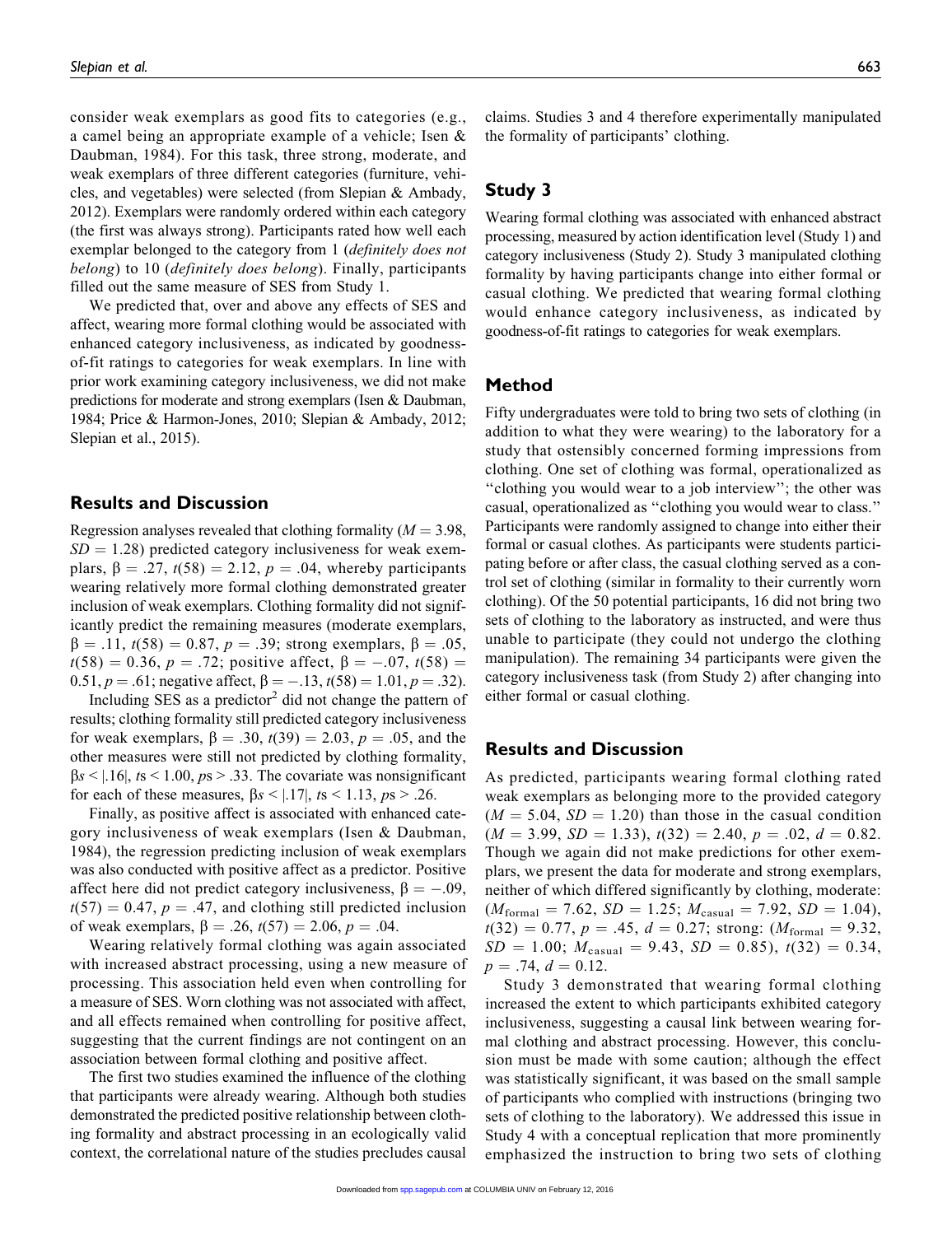and recruited a larger sample to account for anticipated noncompliance.

# Study 4

The first three studies suggested that clothing formality is associated with abstract processing, with greater formality associated with enhanced abstract processing. The measures used thus far (action identification level and category inclusiveness) focus specifically on conceptual processing. Wearing formal clothing was associated with describing actions in more meaningful ways, as well as more frequently perceiving meaningful relationships between objects and categories. Wearing formal clothing in these studies was thus associated with greater conceptual coherence. Abstract processing is not only associated with greater conceptual coherence but also with greater *perceptual* coherence (Trope & Liberman, 2010). Thus, we expected that wearing formal clothing would also lead to a global perceptual processing advantage.

## Method

Sixty undergraduates were told to bring two sets of clothing to the laboratory (as in Study 3, but these instructions were presented in boldface in a stand-alone paragraph). Six potential participants did not bring two sets of clothing as instructed and were thus unable to participate. The remaining 54 participants (80% female) changed into one set of clothing based on random assignment, and subsequently completed a modified Navon (1977) task (adapted from Förster, Friedman, Özelsel, & Denzler, 2006). The task consisted of 32 trials presenting 8 local Ls (a large letter composed of small Ls), 8 global Ls (a large L composed of small letters), and 8 local and 8 global Hs. Participants identified each stimulus as an "L" or "H" using the computer keyboard. Because this task requires participants to *concurrently* search both globally and locally, separate measures of global versus local processing are difficult to interpret. The appropriate measure for this task is therefore the favoring of global over local processing (therefore, we subtract response time [RT] for global identification from RT for local identification per others utilizing similar tasks; Förster et al., 2006; Gable & Harmon-Jones, 2008, 2010a, 2010b).

### Results and Discussion

Errors and RTs exceeding 2.5 SDs above participants' personal means were excluded, as was one participant with a mean RT of 2.5 SDs above the grand mean (Robinson, 2007). A 2 (letter type: global, local)  $\times$  2 (clothing: formal, casual) mixed-design analysis of variance with RT as the dependent variable revealed a main effect of letter type,  $F(1, 51) = 25.47, p < .001, d = 1.41$ ; consistent with prior research (Navon, 1977), participants identified global letters more quickly ( $M = 1,383.34$  ms,  $SD = 465.96$ ) than local letters ( $M = 1,561.86$  ms,  $SD = 481.86$ ). There was no main effect of clothing,  $F(1, 51) = 2.15$ ,  $p = .15$ ,  $d = 0.41$ . As predicted, there was a significant interaction between letter type

Table 1. Mean (SD) RTs, ms, From the Modified-Navon Task Used in Study 4.

| Condition | Global            | Local          |  |
|-----------|-------------------|----------------|--|
| Casual    | $1,341_{a}$ (482) | $1,439a$ (468) |  |
| Formal    | 1,443, (447)      | $1,734b$ (457) |  |

Note.  $RT =$  response time. Matching subscripts indicate means that do not significantly differ at  $p < .05$ .

and clothing, that is, participants wearing formal clothing favored global processing over local processing (subtracting RT for global identification from RT for local identification;  $M = 251.29$  ms) more than those in the casual condition  $(M = 99.99 \text{ ms})$ ,  $F(1, 51) = 4.75$ ,  $p = .03$ ,  $d = 0.61$  (Table 1).<sup>3</sup>

# Study 5

In Studies 1–4, clothing formality was associated with abstract processing, including higher levels of action identification, greater category inclusiveness, and more favoring of global over local perceptual processing. Study 5 examined the proposed mechanism underlying these effects. We propose that the relationship between clothing formality and abstract processing is mediated by enhanced social distance. Formal clothing is essentially ''socially distant'' clothing. That is, formal clothing is typically introduced in settings that are explicitly not the intimate, comfortable, familiar, and socially close settings in which there is no dress code (Easterling, Leslie, & Jones, 1992). Study 5 therefore used a multidimensional measure of social distance created for the current work, in conjunction with the picture-oriented Self-Assessment Manikin (SAM) instrument, to assess social commonality, social closeness, intimacy, power, and two other potential mediators, mood and arousal. Social commonality, social closeness, and intimacy are associated with decreased social distance, whereas power is associated with increased social distance.

Studies 1 and 2 demonstrated that even when controlling for parents' SES, clothing formality was associated with abstract processing. SES, however, may not meaningfully capture social rank for undergraduates. Sociometric status, the respect and admiration from others within one's social circles (Anderson, Kraus, Galinsky, & Keltner, 2012) may be superior in this regard. Study 5 therefore measured participants' sociometric status and also whether participants planned to complete detail-oriented tasks.

Additionally, Study 5 measured our proposed mediator, social distance. Participants completed a multidimensional measure of social distance created for the current work (composed of four measures). First, as interpersonal similarity is a measure of social distance (Liviatan, Trope, & Liberman, 2008), we measured perceived social commonality with others. Second, as prior work has measured strength of social bonds as a measure of social distance (Williams & Bargh, 2008), we measure social closeness with others. Third, we developed a measure of *intimacy* that measured how physically close participants would choose to be with other people. Fourth, we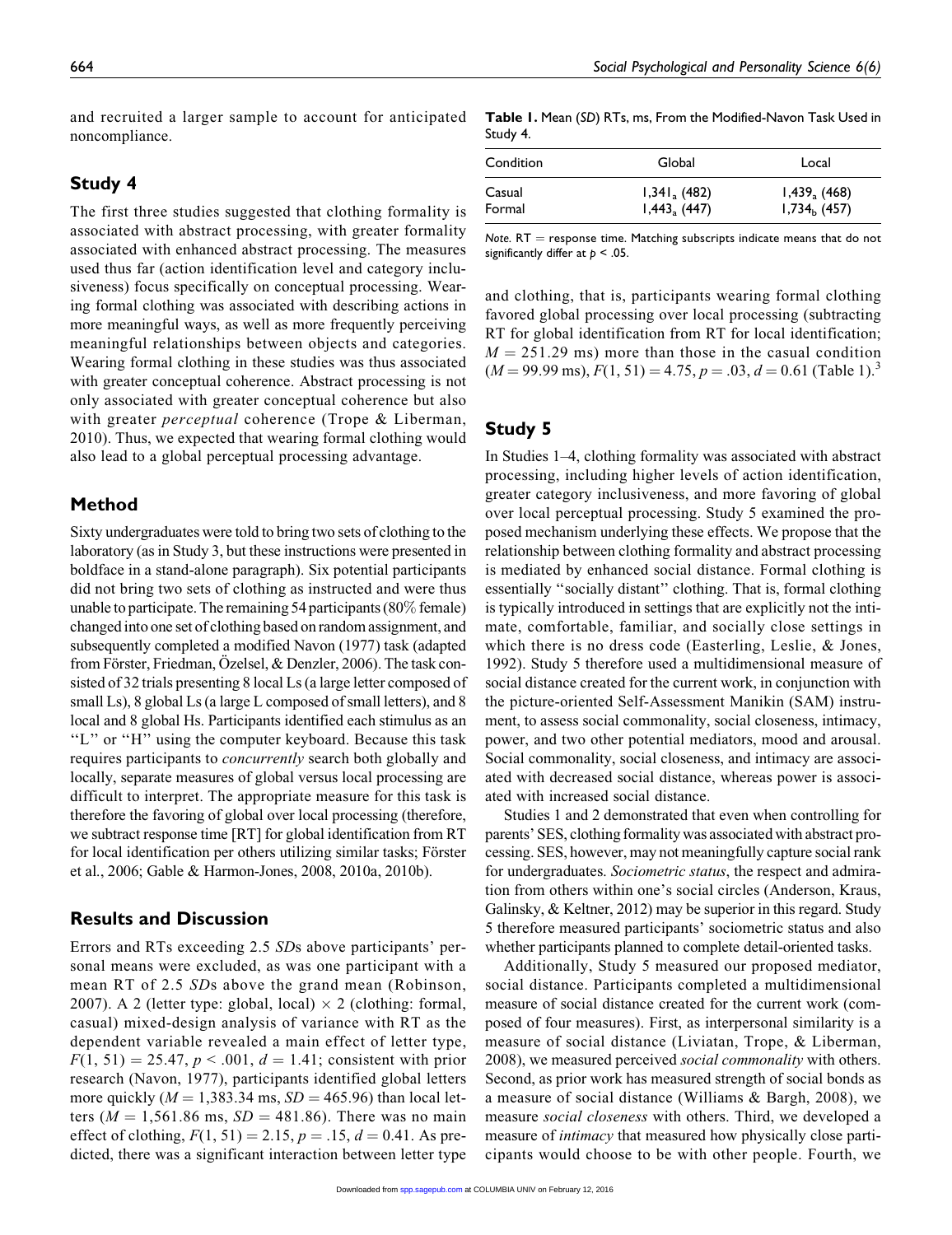measured power. Having power (vs. not) indicates being more distinct from, more remote from, and less dependent on others, and thus has been considered an instance of asymmetrical social distance (i.e., the powerful feeling more distant from the powerless; Smith & Trope, 2006; Smith, Wigboldus, & Dijksterhuis, 2008; Trope & Liberman, 2010; for a review, see Magee & Smith, 2013). Participants also completed measures of arousal and affect (other potential mediators), and finally, abstract processing.

### Method

Undergraduate participants ( $N = 150$ ), recruited from a university subject pool, completed the study over the Internet. Participants first judged the formality of their clothing, relative to their peers, using the measure from Study 1. Next, participants were asked how much they felt they had in common with the typical person their age, living in their hometown, and at their school (1 = nothing to 7 = a lot): social commonality ( $\alpha = .75$ ). Participants next indicated how close they felt to their best friend, their other friends, their family, and their classmates (1 = none at all to 7 = very): social closeness  $(\alpha = .73)$ . Subsequently, participants indicated how likely they would be to sit next to a classmate if they ran into them at a movie theater, to hug a classmate goodbye at the end of a party, and to sip from a classmate's drink if they wanted to try it (1 = none at all to 7 = very): intimacy ( $\alpha$  = .72). Participants then completed a measure of felt power using the widely used and validated picture-oriented SAM, which also measured arousal and affect. Participants rated how they felt on 9-point scales, with anchors set at  $1 = \text{very unpleasant}$  and  $9 = \text{very pleasant}; 1 = \text{calm}$  and  $9 = \text{excited}; 1 = \text{very power-}$ less and  $9 = \text{very powerful},$  with manikins representing oddnumbered scale points (see Bradley & Lang, 1994).

Next, participants completed the measure of abstract processing from Study 1, the Behavioral Identification Form. Additionally, it is conceivable that ''clothing worn to class'' (which participants in the casual condition wore) is associated with detail-oriented tasks (such as note taking), which could resemble concrete processing. Thus, we explored this alternative explanation for the link between clothing formality and processing by asking, ''Do you plan on completing any detail-oriented tasks today?" (yes/no). Finally, participants completed a measure of sociometric status (Anderson et al., 2012), answering, ''I have a high level of respect in others' eyes,'' ''Others admire me,'' ''I have high social standing,'' and ''Others look up to me'' from 1 (strongly disagree) to 7 (strongly agree), for three social groups that they chose; a global average was taken for all groups ( $\alpha = .90$ ).

### Results and Discussion

We predicted that, over and above any influences of sociometric status and planned tasks, clothing formality would predict higher levels of action identification, mediated by increased social distance. We first examined whether the Table 2. Partial Correlations of Study 5 Social Distance Measures (Controlling for Other Mediators in the Mediation Analysis, Mood, and Arousal).

|                                                  | Non-Closeness | Non-Intimacy    | Power                |
|--------------------------------------------------|---------------|-----------------|----------------------|
| Non-commonality<br>Non-closeness<br>Non-intimacy | .36**         | .18*<br>$.30**$ | .H<br>$-.07$<br>.18* |

Note. For ease of presentation, the three reverse-scored measures are relabeled accordingly (i.e., increasing numbers for measures indicate increasing social distance).

 $*_{p} \leq .05$ .  $*_{p} \leq .001$ .

multidimensional scale of social distance (reverse scoring the first three measures, so that increasing values indicate more social distance) indeed measured distinct dimensions of social distance by examining their interrelationships (after accounting for mood and arousal, the other potential mediators). They did not form a reliable global scale (Table 2). We therefore treated each social distance scale separately.<sup>4</sup> The number of actions identified at the high level served as the dependent measure of abstract processing.

We used Preacher and Hayes' (2004) bootstrapping technique (with 5,000 iterations) to estimate the indirect effect of our proposed model, entering clothing formality as the independent measure, abstract processing as the dependent measure, and the four dimensions of social distance, as well as affect and arousal, as parallel mediators. This produced a 95% confidence interval (CI) for each indirect effect (controlling for the mediating influence of the other variables). As we were interested in the strength of these indirect paths over and above the influence of sociometric status and whether participants planned to complete detail-oriented tasks, these variables were entered as covariates. Because the online study did not force participants to respond to all questions, participants sometimes skipped questions; their ( $n = 37$ ) data could not be included in the model, yielding a final sample of 113 participants. Neither planned tasks,  $p = .68$ , nor sociometric status,  $p = .08$ , were statistically significant covariates. The 95% CIs for the indirect path for each mediator were as follows: noncommonality 95% CIs [.0008, .0048], non-closeness 95% CIs [.0018, .0015], non-intimacy 95% CIs [.0008, .0043], power 95% CIs [.0002, .0132], affect 95% CIs [-.0030, .0133], and arousal 95% CIs [-.0008, .0050]. Only the power 95% CI did not include zero, demonstrating that felt power significantly mediated the relationship between clothing formality and the number of actions identified at a high level.<sup>5</sup> This does not indicate that the other variables do not play a role in these effects, but only that each, unlike power, did not demonstrate a unique indirect effect.

#### General Discussion

Wearing formal clothing was associated with enhanced abstract processing, as measured by higher levels of action identification (Study 1) and enhanced category inclusiveness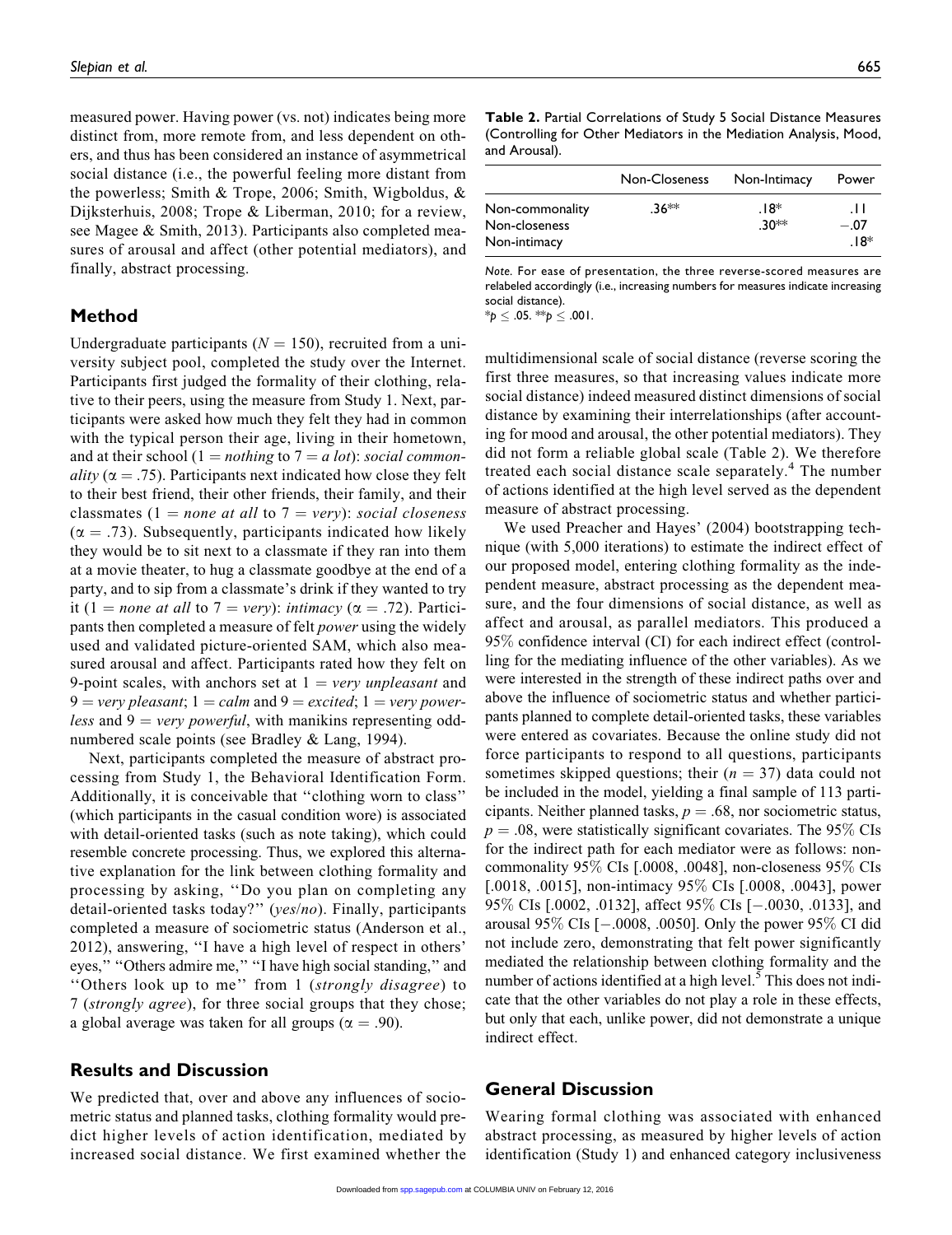(Studies 2 and 5). Those relationships were present when controlling for SES (Studies 1 and 2), sociometric status (Study 5), positive affect (Studies 2 and 5), and arousal (Study 5). In Studies 3 and 4, clothing formality was manipulated, and wearing formal, relative to casual, clothing was associated with enhanced abstract processing, both conceptual processing (category inclusiveness, Study 3) and favoring global perceptual processing (Study 4). In Study 5, felt power mediated the relationship between formal clothing and abstract processing. There were no significant indirect paths through other measures of social distance, affect, or arousal. Additionally, these effects held when accounting for sociometric status and tasks participants planned to complete (and the significant meditational path was still present without these covariates).

Having power is having control over resources that others do not. This leads to an asymmetrical social distance; the powerless depend on the powerful (for those resources), whereas the powerful are more independent, and thereby more socially distant (Magee & Smith, 2013). Power as a measure of social distance should principally be considered in this relative sense; the powerful do not feel more socially distant from all people, but specifically from low-power counterparts (from whom they are more independent). This may explain why we only found a unique indirect effect through power. The other measures of social distance did not capture relative differences in social distance; they asked participants to consider social targets broadly, instead of asking participants to consider their motivation to affiliate with low- versus high-power counterparts. This may explain why the other measures of social distance did not explain a unique portion of the variance in our mediation model (the measures of both clothing formality and power are relative in nature). Formal clothing (like formal language) signals situations that are not casual and familiar (i.e., situations of increased social distance; Easterling et al., 1992). Indeed, we found that over and above any sociometric status felt when wearing formal clothing, this enhanced social distance (feelings of power) predicts abstract processing. This aligns with work demonstrating the relationship between the formality of language (i.e., its politeness) and abstract cognitive processing (Stephan et al., 2010), as well as with a recent social distance theory of power (Magee & Smith, 2013).

One alternative possibility is that wearing formal clothing was novel, and this experience of novelty induced abstract processing (Förster, Liberman,  $\&$  Shapira, 2009), rather than the experience of formality. An additional study examined this possibility by replicating Study 5's procedure, but also asking, ''How normal/novel is it for you to be wearing the clothes that you are wearing right now?" on a sliding scale from  $-50$  (very normal for me to wear) to  $+50$  (very novel for me to wear). As in Study 5, participants were not forced to complete each question, leaving missing data. Formality of clothing ( $n = 148$ ) predicted felt power (as in Study 5),  $\beta = .19$ ,  $t(145) = 2.25$ ,  $p =$ .03; novelty of clothing did not,  $\beta = -0.04$ ,  $t(145) = -0.52$ ,  $p = .60$  (both predictors entered simultaneously). Yet neither variable (when including the other mediators and covariates from Study 5;  $n = 143$ ) predicted abstract processing indirectly

through power (formality  $95\%$  CI [ $-.0008, .0079$ ], novelty 95% CI [-.0044, .0005]; both analyses control for the alternate predictor). This study replicates the formality–social distance relationship, but does not find a novelty–social distance relationship, casting doubt on novelty as a mediator in the current work. Although this study also did not find effects on abstract processing, meta-analyses encompassing all studies still found an overall significant power–abstract processing relationship ( $N = 288$ , sample-size weighted  $r = .25$ ,  $p = .001$ ) and an overall significant formality–abstract processing relationship ( $N = 449$ , sample-size weighted  $r = .20, p < .001$ ).

The current findings extend the aforementioned work on formality of language and abstract processing (Stephan et al., 2010). Here, we demonstrate that not only does formal language increase abstract processing but so does formal dress. The current findings also extend work on multimodal influences on conceptual processing. Manipulations including smelling fish oil (Lee & Schwarz, 2012), putting on a lab coat (Adam & Galinsky, 2012), and squeezing a hard ball (Slepian, Rule, & Ambady, 2012), enhance suspicion, attention, and categorization of faces as Republican rather than Democrat, respectively. Such studies have provided new insights into the nature of conceptualization and categorization, including how sensory states influence and are influenced by cognitive processes (see Lee & Schwarz, 2012; Slepian, 2015; Slepian & Ambady, 2014). Yet to understand how these processes occur in daily life, it is important to examine everyday and ecologically valid influences and to examine their impact on basic and fundamental cognitive processes. The current work sought to address this goal.

Future work could consider how formal clothing influences a variety of decisions by influencing processing style. Processing style influences attention to choice attributes, information search, intertemporal choice, probability estimates, and a variety of other decision processes (Fujita et al., 2006; Malkoc, Zauberman, & Ulu, 2005; Shani et al., 2009; Wakslak & Trope, 2009). Processing style also influences employee concerns about treatment at work, estimated monetary savings, and whether people approach decisions in pragmatic or idealistic manners, all of which are real-world decisions that could plausibly be made while wearing either formal or casual clothing (Cojuharenco, Patient, & Bashshur, 2011; Kivetz & Tyler, 2007; Tam & Dholakia, 2011). The formality of clothing might not only influence the way others perceive a person (Albright et al., 1988; Forsythe, 1990; Reid et al., 1997), and how people perceive themselves (Hannover & Kühnen, 2002; Peluchette & Karl, 2007), but could influence decision making in important ways through its influence on processing style.

#### Declaration of Conflicting Interests

The author(s) declared no potential conflicts of interest with respect to the research, authorship, and/or publication of this article.

#### Funding

The author(s) received no financial support for the research, authorship, and/or publication of this article.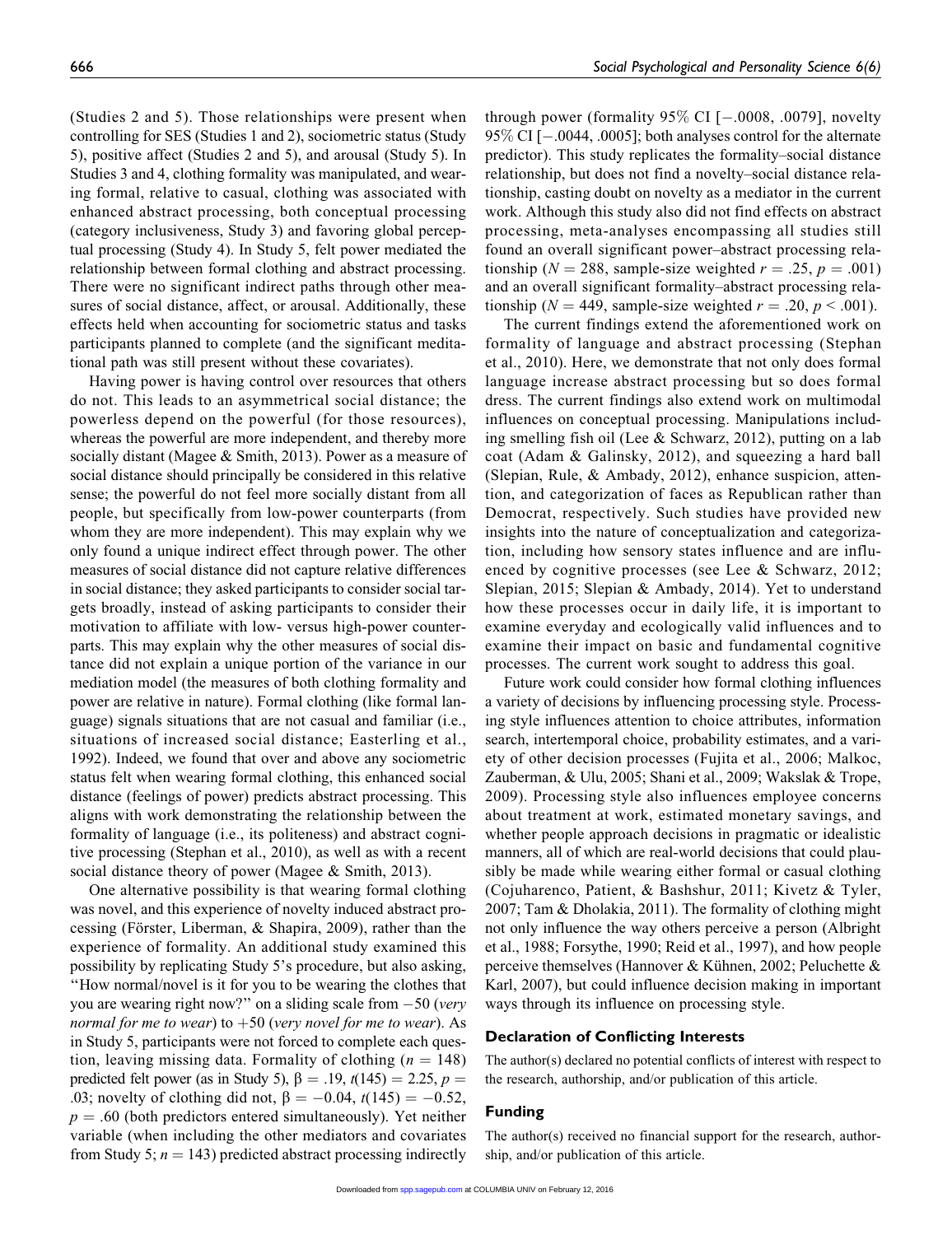#### Notes

- 1. In all studies, we planned to collect at least 60 participants. In Study 3, however, the semester's data collection period ended before this goal could be reached.
- 2. Eighteen of the 60 participants approached for the study were not enrolled in college, and thus could not answer the question regarding college financial aid. These participants were therefore not included in the regression analysis with socioeconomic status as a predictor.
- 3. Importantly, the Study 4 task was not the standard Navon task. This modified task required concurrent global and local processing. Therefore, favoring global processing could lead to faster response times (RTs) to global stimuli but also slower RTs to local stimuli (i.e., both indicate favoring global processing). Given that we did not have specific predictions regarding the measure(s) that would be influenced by clothing formality, we collapsed across both measures (per previous work using such tasks, Förster et al., 2006; Gable & Harmon-Jones, 2008, 2010a, 2010b). For the interested reader, local RTs differed,  $t(51) = 2.05$ ,  $p = .046$ , but not global RTs,  $t(51) = 0.77$ ,  $p = .44$ , a possible consequence of (typical) quicker performance for global stimuli (Navon, 1977).
- 4. For all analyses, tests of multicollinearity indicated independence among the variables in the model (all variance-inflation factors  $<$  10, all tolerances  $>$  10; see Kline, 1998), affirming the validity of treating each measure as a separate parallel mediator. Combining the three moderately correlated measures (social commonality, social closeness, and intimacy) into a composite also yielded only one significant indirect effect, through power (including when excluding covariates).
- 5. Excluding covariates did not alter the results.

#### References

- Adam, H., & Galinsky, A. D. (2012). Enclothed cognition. Journal of Experimental Social Psychology, 48, 918–925.
- Albright, L., Kenny, D. A., & Malloy, T. E. (1988). Consensus in personality judgments at zero acquaintance. Journal of Personality and Social Psychology, 55, 387–395.
- Anderson, C., Kraus, M. W., Galinsky, A. D., & Keltner, D. (2012). The local ladder effect: Social status and subjective well-being. Psychological Science, 23, 764–771.
- Bradley, M. M., & Lang, P. J. (1994). Measuring emotion: The selfassessment manikin and the semantic differential. Journal of Behavior Therapy and Experimental Psychiatry, 25, 49–59.
- Brown, P., & Levinson, S. (1987). Politeness: Some universals in language usage. Cambridge, England: Cambridge University Press.
- Butler, S., & Roesel, K. (1989). The influence of dress on students' perceptions of teacher characteristics. Clothing and Textile Research Journal, 7, 57–59.
- Butler, S., & Roesel, K. (1991). Students' perceptions of male teachers: The effects of teachers' dress and students' characteristics. Perceptual and Motor Skills, 73, 943–951.
- Cojuharenco, I., Patient, D., & Bashshur, M. R. (2011). Seeing the ''forest'' or the ''trees'' of organizational justice: Effects of temporal perspective on employee concerns about unfair treatment at

work. Organizational Behavior and Human Decision Processes, 116, 17–31.

- Darley, J. M., & Cooper, J. (1972). The "Clean for Gene" phenomenon: The effect of students' appearance on political campaigning. Journal of Applied Social Psychology, 2, 24–33.
- Diamond, P., & Koszegi, B. (2003). Quasi-hyperbolic discounting and retirement. Journal of Public Economics, 87, 1839–1872.
- Easterling, C. R., Leslie, J. E., & Jones, M. A. (1992). Perceived importance and usage of dress codes among organizations that market professional services. Public Personnel Management, 21, 211–219.
- Förster, J., Friedman, R. S., Özelsel, A., & Denzler, M. (2006). Enactment of approach and avoidance behavior influences the scope of perceptual and conceptual attention. Journal of Experimental Social Psychology, 42, 133–146.
- Förster, J., Liberman, N., & Shapira, O. (2009). Preparing for novel versus familiar events: Shifts in global and local processing. Journal of Experimental Psychology: General, 138, 383–399.
- Forsythe, S. M. (1990). Effect of applicants' clothing on interviewer's decisions to hire. Journal of Applied Social Psychology, 20, 1579–1595.
- Fujita, K., Trope, Y., Liberman, N., & Levin-Sagi, M. (2006). Construal levels and self-control. Journal of Personality and Social Psychology, 90, 351–367.
- Gable, P. A., & Harmon-Jones, E. (2008). Approach-motivated positive affect reduces breadth of attention. Psychological Science, 19, 476–482.
- Gable, P. A., & Harmon-Jones, E. (2010a). Late positive potential to appetitive stimuli and local attentional bias. Emotion, 10, 441–446.
- Gable, P. A., & Harmon-Jones, E. (2010b). The blues broaden, but the nasty narrows: Attentional consequences of negative affects low and high in motivational intensity. Psychological Science, 21, 211–215.
- Hannover, B., & Kühnen, U. (2002). The clothing makes the self via knowledge activation. Journal of Applied Social Psychology, 32, 2513–2525.
- Holtgraves, T., & Yang, J. (1992). Interpersonal underpinnings of request strategies: General principles and differences due to culture and gender. Journal of Personality and Social Psychology, 62, 246–256.
- James, W. (1983). The Principles of Psychology (Vol. 1). Cambridge, MA: Harvard University Press. (Original work published 1890)
- Johnson, S. E., Richeson, J. A., & Finkel, E. J. (2011). Middle class and marginal? The influence of socioeconomic status on the self-regulatory resources of students at an elite university. Journal of Personality and Social Psychology, 100, 838–852.
- Isen, A. M., & Daubman, K. (1984). The influence of affect on categorization. Journal of Personality and Social Psychology, 47, 1206–1217.
- Kellerman, J. M., & Laird, J. D. (1982). The effect of appearance on self-perceptions. Journal of Personality, 50, 296–351.
- Kivetz, Y., & Tyler, T. R. (2007). Tomorrow I'll be me: The effect of time perspective on the activation of idealistic versus pragmatic selves. Organizational Behavior and Human Decision Processes, 102, 193–211.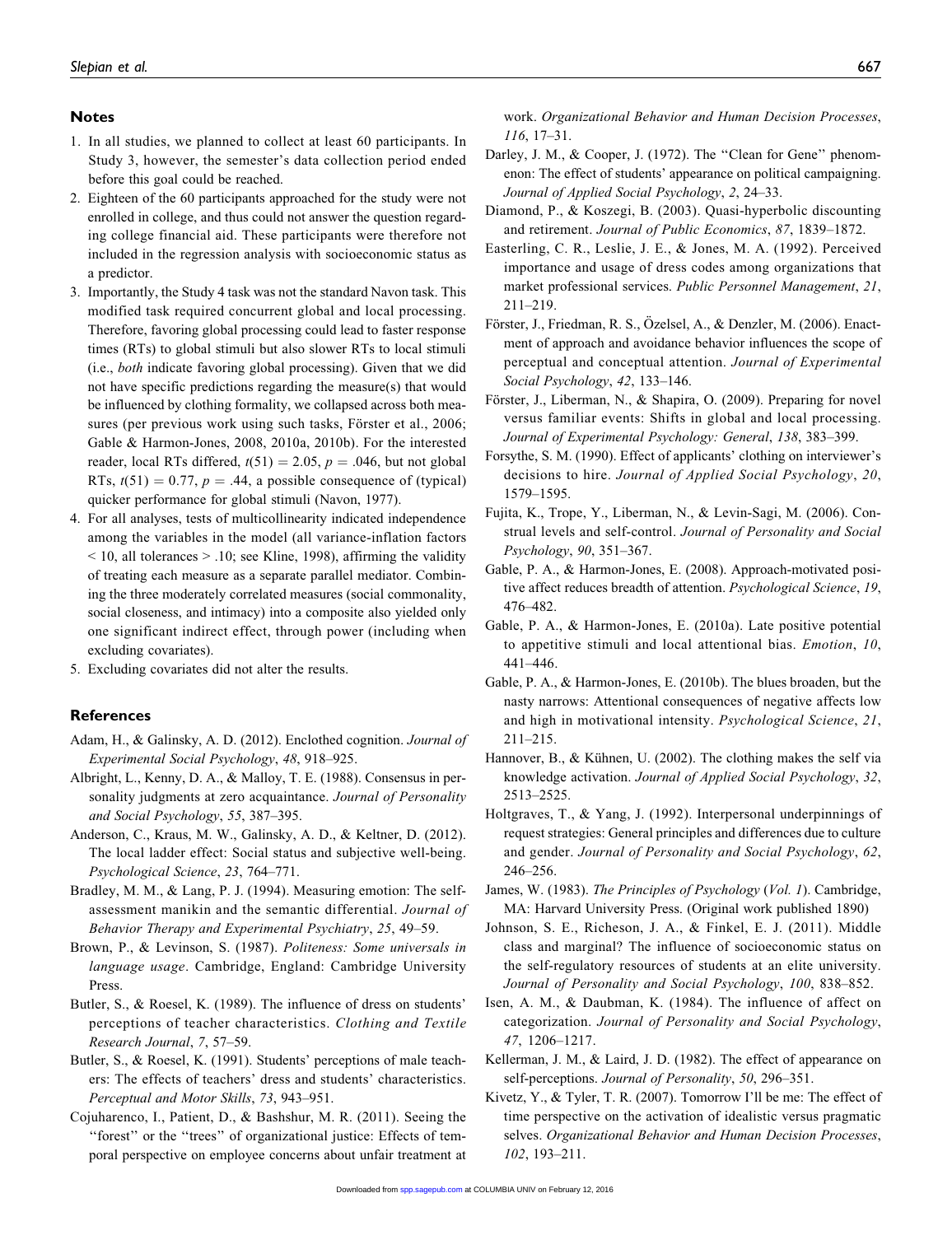- Kline, R. B. (1998). Principles and practice of structural equation modeling. New York: Guilford Press.
- Lee, S. W. S., & Schwarz, N. (2012). Bidirectionality, mediation, and moderation of metaphorical effects: The embodiment of social suspicion and fishy smells. Journal of Personality and Social Psychology, 103, 737–749.
- Liviatan, I., Trope, Y., & Liberman, N. (2008). Interpersonal similarity as a social distance dimension: Implications for perception of others' actions. Journal of Experimental Social Psychology, 44, 1256–1269.
- Lukavsky, J., Butler, S., & Harden, A. J. (1995). Perceptions of an instructor: Dress and students' characteristics. Perceptual and Motor Skills, 81, 231–240.
- Magee, J. C., & Smith, P. K. (2013). The social distance theory of power. Personality and Social Psychology Review, 17, 158–186.
- Malkoc, S. A., Zauberman, G., & Ulu, C. (2005). Consuming now or later? The interactive effect of timing and attribute alignability. Psychological Science, 16, 411–417.
- Navon, D. (1977). Forest before trees: The precedence of global features in visual perception. Cognitive Psychology, 9, 353–383.
- Peluchette, J. V. E., & Karl, K. (2007). The impact of workplace attire on employee self-perceptions. Human Resource Development Quarterly, 18, 345–360.
- Preacher, K. J., & Hayes, A. F. (2004). SPSS and SAS procedures for estimating indirect effects in simple mediation models. Behavior Research Methods, Instruments, and Computers, 36, 717–731.
- Price, T. F., & Harmon-Jones, E. (2010). The effect of embodied emotive states on cognitive categorization. Emotion, 6, 934–938.
- Reid, A., Lancuba, V., & Morrow, B. (1997). Clothing style and formation of first impressions. Perceptual and Motor Skills, 84, 237–238.
- Robinson, M. D. (2007). Lives lived in milliseconds: Using cognitive methods in personality research. In R. W. Robins, R. C. Fraley, & R. Krueger (Eds.), Handbook of research methods in personality psychology (pp. 345–359). New York, NY: Guilford Press.
- Shani, Y., Igou, E., & Zeelenberg, M. (2009). Different ways of looking at unpleasant truths: How construal levels influence information search. Organizational Behavior and Human Decision Processes, 110, 36–44.
- Slepian, M. L. (2015). Disentangling multimodal processes in social categorization. Cognition, 136, 396–402.
- Slepian, M. L., & Ambady, N. (2012). Fluid movement and creativity. Journal of Experimental Psychology: General, 141, 625–629.
- Slepian, M. L., & Ambady, N. (2014). Simulating sensorimotor metaphors: Novel metaphors influence sensory judgments. Cognition, 130, 309–314.
- Slepian, M. L., Masicampo, E. J., & Ambady, N. (2015). Cognition from on high and down low: Verticality and construal level. Journal of Personality and Social Psychology, 108, 1–17.
- Slepian, M. L., Rule, N. O., & Ambady, N. (2012). Proprioception and person perception: Politicians and professors. Personality and Social Psychology Bulletin, 38, 1621–1628.
- Smith, P. K., & Trope, Y. (2006). You focus on the forest when you're in charge of the trees: Power priming and abstract information

processing. Journal of Personality and Social Psychology, 90, 578–596.

- Smith, P. K., Wigboldus, D. H. J., & Dijksterhuis, A. (2008). Abstract thinking increases one's sense of power. Journal of Experimental Social Psychology, 44, 378–385.
- Stephan, E., Liberman, N., & Trope, Y. (2010). Politeness and social distance: A construal level perspective. Journal of Personality and Social Psychology, 98, 268–280.
- Suedfeld, P., Bochner, S., & Metas, C. (1971). Petitioner's attire and petition signing by peace demonstrators: A field experiment. Journal of Applied Social Psychology, 1, 278–283.
- Sybers, R., & Roach, M. E. (1962). Sociological research: Clothing and human behavior. Journal of Home Economics, 54, 184–187.
- Tam, L., & Dholakia, U. M. (2011). Delay and duration effects of time frames on personal savings estimates and behavior. Organizational Behavior and Human Decision Processes, 114, 142–152.
- Thaler, R. H. (1981). Some empirical evidence on dynamic inconsistency. Economic Letters, 8, 201–207.
- Trope, Y., & Liberman, N. (2010). Construal level theory of psychological distance. Psychological Review, 117, 440–463.
- Vallacher, R. R., & Wegner, D. M. (1987). What do people think they're doing? Action identification and human behavior. Psychological Review, 94, 3–15.
- Wakslak, C. J., & Trope, Y. (2009). The effect of construal-level on subjective probability estimates. Psychological Science, 20, 52–58.
- Watson, D., Clark, L., & Tellegen, A. (1988). Development and validation of brief measures of positive and negative affect: The PANAS scales. Journal of Personality and Social Psychology, 54, 1063–1070.
- Williams, L. E., & Bargh, J. A. (2008). Keeping one's distance: The influence of spatial distance cues on affect and evaluation. Psychological Science, 19, 302–308.

## Author Biographies

Michael L. Slepian is a Postdoctoral Research Scholar at Columbia University. His research examines how people judge others' trustworthiness, detect deception, and cope with secrecy.

Simon N. Ferber is a PsyD candidate at The California School of Professional Psychology, San Francisco Campus. His research focuses on social interaction and its impact on cognition and emotional wellbeing.

Joshua M. Gold is a doctoral student in health psychology at the University of Iowa. His research explores how a person's social identity influences their health decisions and willingness to engage in healthy behavior change.

Abraham M. Rutchick is an Associate Professor of Psychology at California State University, Northridge. His research examines nonconscious processes and social perception.